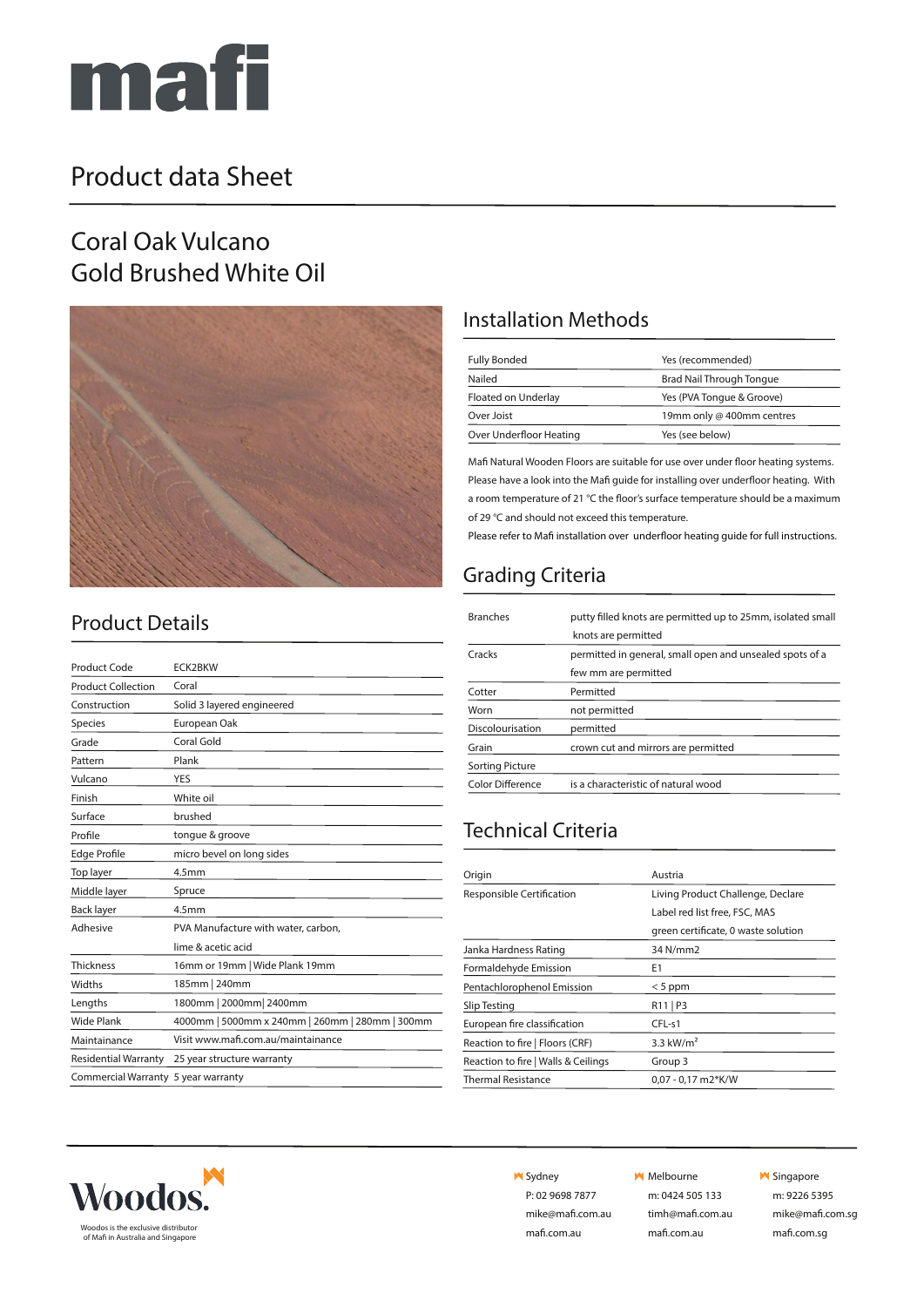

#### Coral Oak Vulcano Gold Brushed White Oil

## References



A very vivid appearance of heartwood with artistically integrated cracks. Variations in colour and sapwood at the edges possible. Small open cracks and unsealed spots of a few millimetres are permitted. Cracks, knotholes and large knots are emphasized with putty. This hand crafted, solid engineered board consists of three-layers with the top and bottom made of the same species, ensuring perfect balance. The middle layer is conifer and runs across the grain for added strength. The layers are glued together with an all-natural glue of water, lime and plant acid.

This board comes pre-finished with a superior brushed textured surface and all-natural oil finish making it suitable for heavily frequented domestic and commercial areas, as well as over under floor heating and in bathrooms.



**M** Sydney P: 02 9698 7877

> mike@mafi.com.au mafi.com.au

**M** Melbourne

m: 0424 505 133 timh@mafi.com.au mafi.com.au

#### **M** Singapore

m: 9226 5395 mike@mafi.com.sg